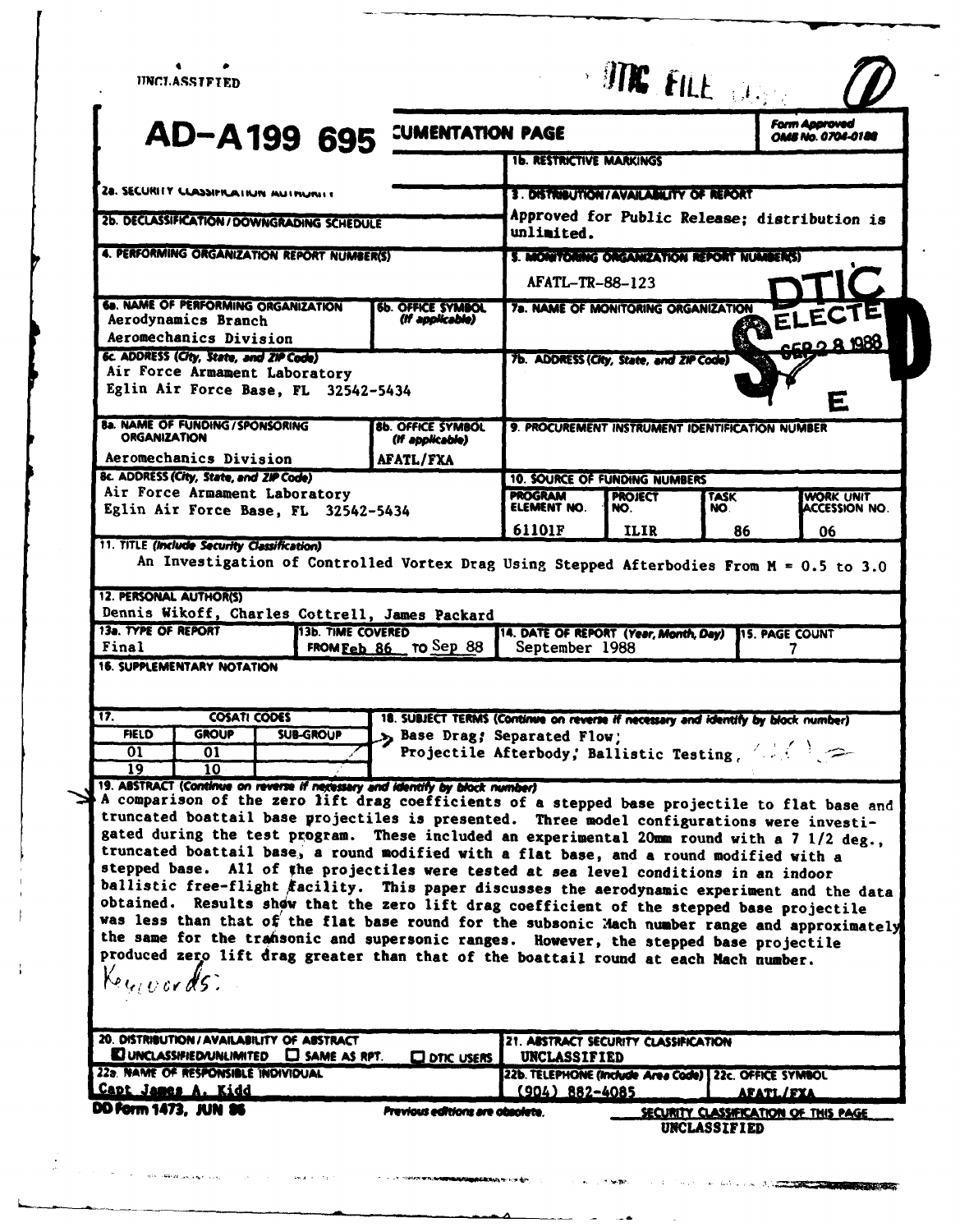### **AM EXAMINATION OF CONTROLLED VORTEX BRAG USING STRPPED AFTERSODIES FROM N = 0.5 TO 3.0**

Dennis Wikoff<sup>\*</sup>, Charles J. Cottrell\*\* and

James **D.** Packard\* Air Force Armament Laboratory Eglin Air Force Base FL 32542-5434

**A** comparison of the zero **lift** drag **cooffi- =** total angle of attack oients **of a** stopped **base** projectile to flat base and truncated boattail base projectiles is **p =** air density presented. Three model configurations were Investigated during the test program. These **j** included an experimental **20m** round with a **7** 1/2 deg., truncated boattail base, a round modified **introduction** with a flat **base,** and a round **modified** with a stepped base. All of the projectiles were tested A recently published method, by Kentfield, for at sea level conditions in an indoor ballistic controlling separated flows to reduce base drag<br>free-flight facility. This paper discusses the the has been investigated in a wind tunnel test. <sup>1-2</sup> free-flight facility. This paper discusses the has been investigated in a wind tunnel test.<sup>1-2</sup><br>aerodynamic experiment and the data obtained. This technique involves the formation of captive<br>Results show that the zero li Results show that the zero lift drag coefficient vortices which induce the flow field to follow the of the stepped base projectile was less than that contours of a blunt afterbody that would normally of the stepped base projectile was less than that contours of a blunt afterbody that would normally<br>of the flat base round for the subsonic Mach speciude attached flow. It was reported in of the flat base round for the subsonic Mach preclude attached flow. It was reported in number range and approximately the same for the geference I that the low speed drag on an number range and approximately the same for the Reference **I** that the low **speed** drag **on** an stepped base projectile produced zero lift drag<br>greater than that of the boattail round at each

- 
- 
- 
- zero lift drag coefficient<br>(see Equations 7 and 8)
- 
- 
- 
- 
- **H = Mach** number Free-Flight **anae**
- 
- 
- 
- Senior Member AIAA<br>Cooperative Engineering Student, Auburn
- Mamber **&IM**

**This paper is declared a work of the U.S. Government and is not subject to convirght protection in the United States.** 

- **Abstract x z down range distance** 
	-
	-
	- **<sup>2</sup>**effective angle of attack squared

axisymmetric body with a flat base can be significantly reduced by arranging the afterbody greater than that of the boattail round at each as a series of descending steps followed **by** a Mach number. hollow base (Figure ti). The presence of the steps induces vortex formation which guides the **Momenolature** *flow smoothly along the afterbody, thereby* reducing drag. These experiments **seemed** to **EXECUTE:**  $\frac{1}{2}$  confirm the concept for an axisymmetric body and for a generic fuselage at low subsonic Mach numbers. Drag reductions as high as **56** percent a **=** coefficient in Equation **8** were reported for an axisymmetric model with a stepped afterbody compared with the drag generated C<sub>Dt</sub> = total drag coefficient **by an identical forebody with a conical afterbody**<br>
C<sub>DO</sub> = zero lift drag coefficient of the same length as the stepped configuration.<sup>2</sup>

(see Equations **7** and **8)** The **objeotive** of the present effort *is* to investigate further the **use of** stepped afterbodies **CD2 = second** order drag term in reducing aerodynamic drag. This objective was accomplished by obtaining experimental free-flight data to compare the zero lift drag for C<sub>D4</sub> = fourth order drag term **axisymmetric configurations on stepped, flat, and**  $($ see Equation 8) **configurations** on stepped, flat, and boattailed afterbodies (see Figures ia, ib, and to) In **the high** subsonic, transonic, and C<sub>D</sub>y = drag variation due to velocity change supersonic Mach regime. This paper presents the declines of that effort.

## **=** exponential **amt.. te .r 0eiis, ai Teat Coaditio"i**

**NECKWAND WERDER MEMORY CONSUMER DRIVE CONSUMER** 

<sup>a</sup>**= model mass** The free-flight tests were conducted In the velocity along down range axis **areas are alleged along the along teen** velocity along down range axis **Research Facility.** This facility is an enolosed, atmospheric, instrmented, **ooncrete structure ued** to investigte the **exterior** ballistics **of** various free-flight configurations. The facility contains **• ILt, USAF, Aeromechanics Division, Member AIAA** a gun room, control room, model measurement room, **5e and 1999**<br>**\*\*** Aerospace Engineer, Aeromechanics Division, blast chamber, and the instrumented range.

Cooperative Engineering Student, Auburn The 207 meter instrumented length of the range<br>University Aerospace Engineering, Student has a 3.66 meter square cross section for the

**NAME OF THE OWNER.** 

**88 9 27 103**

Web August 2000 and 2000 and 2000

 $\sim$   $\sim$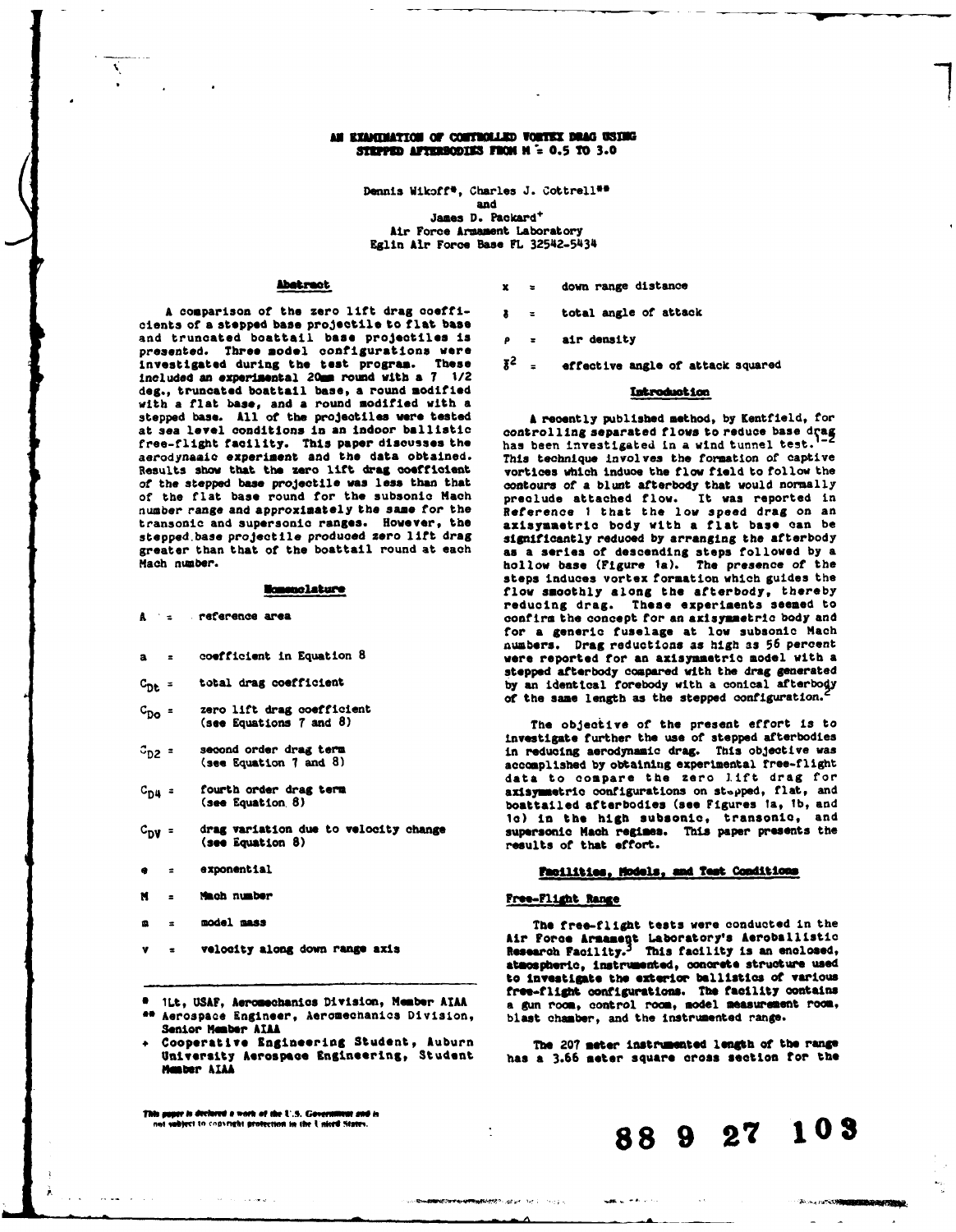Each location has a physical separation **of 1.52** After careful examination **of** the wind tunnel test meters, and presently 50 of the sites are used to conditions and boattail data, it was believed that<br>house fully instrumented orthogonal shadowgraph the effect of the different testing environments house fully instrumented orthogonal shadowgraph stations. The maximum shadowgraph window, an stations. The maximum shadowgraph window, an would **not** obviate the affect **of** the flow over the imaginary circle in which a projectile in flight base. Also, although the percent of the drag<br>will cast a shadow on both reflective screens, is reductions may not be identical, the basic trends 2.13 meters in diameter. A laser-lighted photograph station is located in the uprange end of the instrumented section. This photographic station **Pree-Flight Data Reduction** yields four orthogonal photographs, permitting a complete 360 deg. view of the projectile as it passes the station on its downrange trajectory. flight testing are the distance traveled as a<br>Also, a direct shadowgraph station, consisting of function of time and the instantaneous angle-of-Also, a direct shadowgraph station, consisting of function of time and the instantaneous angle-of-<br>a spark gap and film holder, is located in the strack. The relationship between total drag a spark gap and film holder, is located in the attack. The relationship between total drag<br>uprange end of the test section. Since the film coefficient  $(C_n)$ , distance traveled, and the time uprange end of the test section. Since the film coefficient  $(C_{\text{D}t})$ , distance traveled, and the time is illuminated directly **by** the spark as the model **of** flight is then defined **by** the linear momentum is illuminated directly by the spark as the model of flight passes the station, high quality flow photographs equation, are obtained. The nominal operating temperature of the range is 22 deg. Celsius.

the stepped configuration was chosen from Reference 2 that wind tunnel testing showed to have produced the least drag. This aft section This technique assumes that the basic time and<br>consisted of two steps and a hollow ring of length distance measurements can be related by the 0.17 calibers and outside diameter of 0.42 cali**bers** (Figure la). A photograph **of** this base configuration is also included in Figure 2. There was no attempt in this test or in the previous wind tunnel tests to optimize the step shape or Therefore. dimensions.

A flat base, (Figure 1b), was tested as a control configuration. Both configurations were or heavily tested at the subsonic and low transonic Mach numbers to provide well-defined drag curves in these regions. A 7 1/2 deg. truncated boattail the same length as the stepped configuration minus the hollow ring (Figure 1c) was tested at both a then. subsonic and supersonic Mach number for drag comparison. The boattail slope of 7 1/2 deg. was chosen because that angle is known to be near optimum for reducing the drag of spinning projectiles. projectiles.  $\frac{4}{3}$  by recognizing that  $\dot{v} = \frac{4v}{2c} = \frac{d}{2c}$ , substituting

**Of** particular interest **for** this research was rearranging, we arrive at the affect **of** a stepped afterbody on the **drag** of **<sup>a</sup>** typical spinning inventory round. An experimental **- 2a <sup>2</sup>+ 6\*** ( 20mm round was chosen as the projectile because it is representative of operational amaunition and is well suited for both low and high speed testing. Each of the three base sections were testing. Each of the three base sections were **Therefore, using Equation (2)**, the a<sub>i</sub> adding the section of all and the contracts are determined by fitting the machined from a single piece **of** aluminum **and** coefficients **are** determined **by** fitting the threaded into the base of the 20mm round. **measured time and distance values.** Then, using<br>Approximately 70 models were flown in the facility **the determined a, coefficients**, C<sub>D+</sub> can be Approximately 70 models were flown in the facility the determined a, coefficients, C<sub>Dt</sub> can be<br>during the test program; 50 flights were evaluated at the mid-range distance (x<sub>mo</sub>) by using during the test program; 50 flights were evaluated at the mid-range distance  $(x_{nn}^{N})$  by using<br>completely successful, the measured trajectories <br>analyzed, and drag coefficients extracted. The  $(c_{nn})$  is then obtained by as analyzed, and drag coefficients extracted. The tets were conducted at **atmospheric** pressure over drag coefficient is a quadratic function of the a Mach **number range of 0.52** to 3.14. **All testing** effective angle **of** attack squared, or, **was** conducted using **a standard** *am* barrel.

The use of **a** spinning **model** required consideration of issues of compatibility between where the value used for  $C_{D2}$  in this study was<br>the free-flight and wind tunnel data sets. 0.0008/deg<sup>2</sup> (slope of C<sub>na</sub> versus  $\frac{2}{3}$  curve). The **Namely, these differences** necessitated **by** free- **CD values** obtained using this technique are shown **Hamely, these differences necessitated by free-<br>flight tests were: the spin rate of the** 

三彩

section for the remaining length. The range has subsonic Mach numbers, and a rotating band near section for the remaining length. The range has subsonic Mach numbers, and a rotating band near 131 locations available as ins the rear of the round that can act as a trip ring.<br>After careful examination of the wind tunnel test reductions may not be identical, the basic trends should be the same.

The direct measurements obtained in free-

$$
\dot{v} = \dot{x} = -\frac{\rho \Lambda}{2m} \dot{x}^2 C_{Dt}
$$
 (1)

Models and Test Conditions where the angle between the velocity vector and the x axis is assumed small. At this point, two To achieve the objective of verifying wind<br>tunnel data indicating a subsonic drag reduction.  $\alpha$ fistack drag coefficient  $(c_n)$ . The first is of-attack drag coefficient  $(C_{D_0})$ . The first is the classical linear theory techniques.<sup>5,6</sup>

distance measurements can be related by the polynomial function.

$$
t = a_0 + a_1 x + a_2 x^2 + a_3 x^3 \tag{2}
$$

\* The contract of the contract of the contract of the contract of the contract of the contract of the contract of the contract of the contract of the contract of the contract of the contract of the contract of the contract

$$
\frac{dt}{dx} = a_1 + 2a_2x + 3a_3x^2
$$
 (3)

$$
x = v = \frac{dx}{dt} = \frac{1}{a_1 + 2a_2x + 3a_3x^2}
$$
 (4)

$$
x = -\frac{2a_2 + 6a_3x}{(a_1 + 2a_2x + 3a_3x^2)^2}
$$
 (5)

Equations (4) and (5) into Equation (1), and

$$
C_{\rm Dt} = \frac{2m}{\rho_A} \frac{2a_2 + 6a_3x}{a_1 + 2a_2x + 3a_3x^2} \tag{6}
$$

$$
c_{\mathbf{D}\mathbf{o}} = c_{\mathbf{D}\mathbf{t}} - c_{\mathbf{D}2}\mathbf{\delta}^2 \tag{7}
$$

**STATISTICS IN AN INCOME CARDS** 

and the 200 m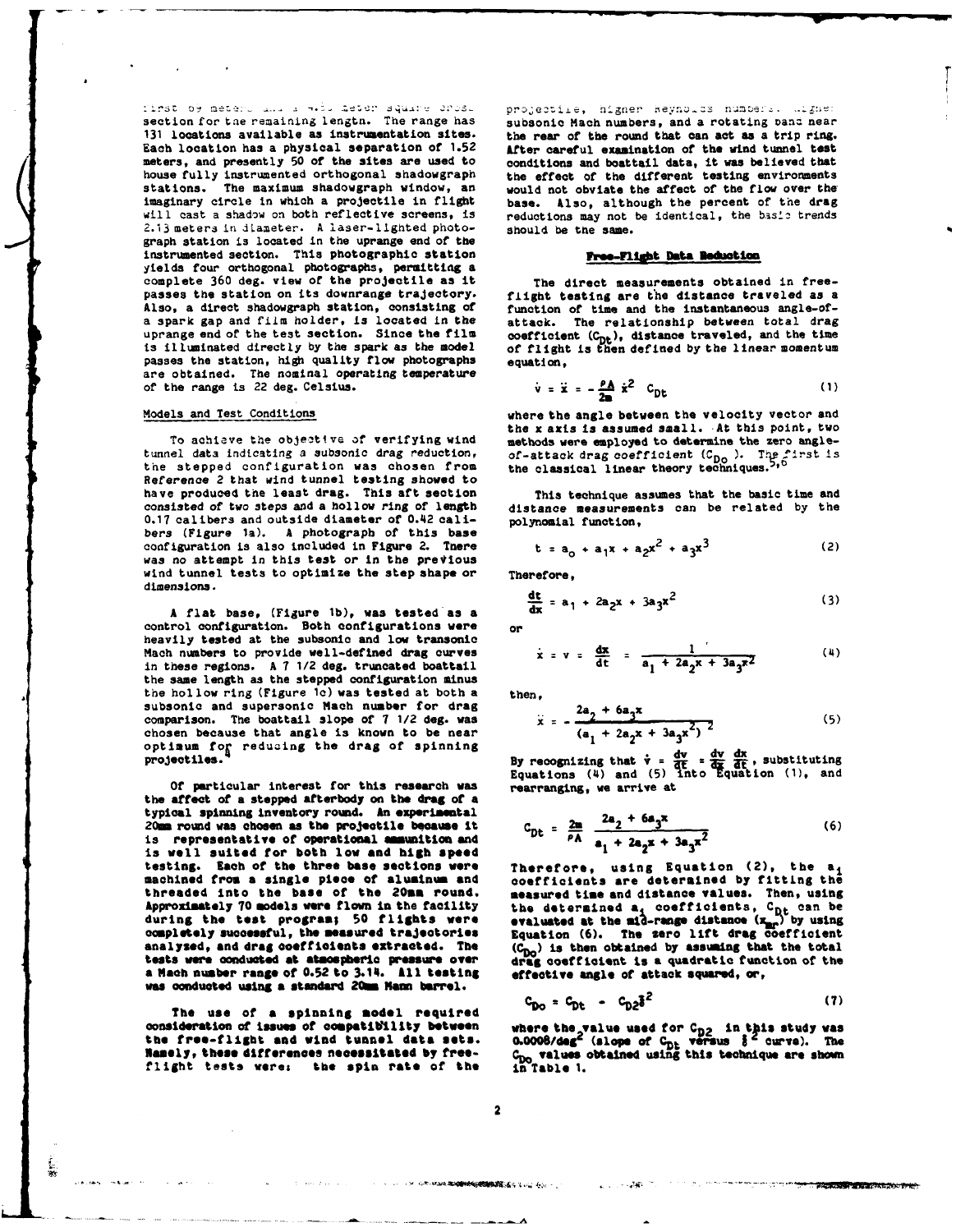|                 |          |                                |       |        | are determined by fitting the measured time and |                                                                                                       |
|-----------------|----------|--------------------------------|-------|--------|-------------------------------------------------|-------------------------------------------------------------------------------------------------------|
|                 |          | $Re \ell \cdot 10^{-6} C_{Dt}$ |       | $\S^2$ |                                                 | distance data with the numerical solution of                                                          |
| Config.         | Mach No. |                                |       |        | $c_{\underline{p}\underline{o}}$                | The fitting process is a least<br>Equation (1).<br>squares technique with the angle-of-attack history |
| Stepped         | 1.265    | 6.83                           | 0.609 | 8.34   | 0.602                                           | provided as input. This method, described by                                                          |
|                 | 1.308    | 7.10                           | 0.594 | 6.44   | 0.589                                           | Chapman and Kirk <sup>8</sup> , parametrically differentiates                                         |
|                 | 0.730    | 4.02                           | 0.272 | 4,41   | 0.268                                           | the equation of motion, Equation (1), with respect                                                    |
|                 | 0.775    | 4.22                           | 0.304 | 7.27   | 0.298                                           |                                                                                                       |
|                 | 0.860    | 4.69                           | 0.326 | 0.42   | 0.325                                           | to each of the unknown coefficients shown in                                                          |
|                 | 1.405    |                                | 0.542 |        |                                                 | Numerical integration of the<br>Equation (8).                                                         |
|                 |          | 7.62                           |       | 6.09   | 0.537                                           | equation of motion and the parametric equations                                                       |
|                 | 2.075    | 11.39                          | 0.455 | 4.90   | 0.451                                           | are then used to match the theoretical equation of                                                    |
|                 | 1,895    | 10.45                          | 0.472 | 1.05   | 0.471                                           | motion to the experimental time and distance                                                          |
|                 | 1.902    | 10.47                          | 0.467 | 2.80   | 0.465                                           | measurements.                                                                                         |
|                 | 3.071    | 16.88                          | 0.330 | 9.14   | 0.323                                           |                                                                                                       |
|                 | 3.057    | 16.88                          | 0.331 | 1.92   | 0.329                                           | Flights of the same configuration were                                                                |
|                 | 3.040    | 16.81                          | 0.346 | 25.01  | 0.326                                           | analyzed using a multiple fit technique over Mach                                                     |
|                 | 0.849    | 4.69                           | 0.304 | 5.73   | 0.299                                           | number ranges which corresponded to small changes                                                     |
|                 | 0.804    | 4.45                           | 0.377 | 25.49  | 0.357                                           | in the drag curve slope. This provided a common                                                       |
|                 | 0.604    | 3.27                           | 0.358 | 99.89  | 0.278                                           | set of aerodynamic coefficients that matched each                                                     |
|                 | 0.658    | 3.57                           | 0.276 | 2.81   | 0.274                                           | of the separately measured position-time-altitude                                                     |
|                 | 0.633    | 3.43                           | 0.271 | 5.36   | 0.267                                           | profiles. The multiple fit approach increases the                                                     |
|                 | 0.613    | 3.34                           | 0.298 | 4.63   | 0.294                                           | probability that the determined drag coefficient                                                      |
|                 | 0.607    | 3.29                           | 0.336 | 45.29  | 0.300                                           | best matches that of each flight over the entire                                                      |
|                 | 0.955    | 5.24                           | 0.443 | 7.61   | 0.437                                           | range of test conditions assuming that there are                                                      |
|                 | 0.946    | 5.11                           | 0.401 | 7.79   | 0.395                                           | no physical differences between models.                                                               |
|                 | 0.992    | 5.41                           | 0.540 | 14.47  | 0.528                                           |                                                                                                       |
|                 | 0.915    | 4.99                           | 0.381 | 11.67  | 0.370                                           | <b>Results and Discussion</b>                                                                         |
| Flat            | 0.870    | 4.72                           | 0.354 | 6.17   | 0.349                                           | The zero lift drag coefficients obtained from                                                         |
|                 | 0.456    | 2.48                           | 0.347 |        | 26.62 0.326                                     | the experimentally measured data using the classio                                                    |
|                 | 1.066    | 5.80                           | 0.434 | 11.37  | 0.425                                           | linear method, Table 1, are plotted as a function                                                     |
|                 | 0.744    | 4.05                           | 0.374 | 10.67  | 0.365                                           |                                                                                                       |
|                 | 0.928    | 5.05                           | 0.376 | 12.96  | 0.366                                           | of Mach number for all three configurations im<br>(Equation 8                                         |
|                 | 1.268    | 6.90                           | 0.665 | 0.79   | 0.664                                           | Figure 3a-c. The expansion of C <sub>Dt</sub>                                                         |
|                 | 1.265    | 6.87                           | 0.608 | 6.93   | 0.602                                           | and subsequent multiple fits using the numerica.                                                      |
|                 | 1.261    | 6.84                           | 0.632 | 10.01  | 0.624                                           | integration techniques of Reference 8 were                                                            |
|                 | 1.901    | 10.47                          | 0.458 | 1.77   | 0.456                                           | employed in an attempt to reduce the data scatter                                                     |
|                 | 2.048    |                                |       |        |                                                 | for each configuration. However, this metho-                                                          |
|                 |          | 11.28                          | 0.440 | 4.43   | 0.436                                           | assumes that each projectile of the same                                                              |
|                 | 1.928    | 10.62                          | 0.454 | 2.02   | 0.452                                           | configuration has the same C <sub>DO</sub> for a given Mac                                            |
|                 | 3.133    | 17.32                          | 0.327 | 8.36   | 0.320                                           | number. Since the projectile body consisted of a                                                      |
|                 | 3.141    | 17.38                          | 0.312 | 4.09   | 0.309                                           | experimental round and was not precision machined                                                     |
|                 | 3.144    | 17.38                          | 0.315 | 2.11   | 0.313                                           | there were slight variations in the                                                                   |
|                 | 0.867    | 4.78                           | 0.368 | 7.84   | 0.362                                           | configurations, especially the nose region. I                                                         |
|                 | 0.766    | 4.22                           | 0.335 | 10.81  | 0.326                                           | addition, inflight photographs of the projectile                                                      |
|                 | 0.655    | 3.547                          | 0.341 | 9.13   | 0.334                                           | (Figure 5a-c) revealed that the plastic rotatin                                                       |
|                 | 0.660    | 3.580                          | 0.341 | 14.81  | 0.329                                           | band had 'burred' in places and was protrudin                                                         |
|                 | 0.583    | 3.165                          | 0.359 | 8.26   | 0.352                                           | into the flow.<br>This was particularly severe fo                                                     |
|                 | 0.723    | 3.940                          | 0.355 | 9.70   | 0.347                                           | the subsonic Mach numbers where the data scatte                                                       |
|                 | 0.776    | 4.206                          | 0.333 | 5.82   | 0.328                                           | is the worst. At higher speeds, the burrs wer                                                         |
|                 | 1.054    | 5.706                          | 0.576 | 3.42   | 0.573                                           | stripped off early in the flight. These anomalie                                                      |
|                 | 1.132    | 6.176                          | 0.630 | 8.51   | 0.623                                           | caused variations in C <sub>Do</sub><br>for the sam                                                   |
|                 |          |                                |       |        |                                                 | configuration at the same Nach numbers which                                                          |
| <b>Boattail</b> | 2.915    | 15.855                         | 0.337 |        | $0.48$ $0.336$                                  | account for the data scatter in Figure 3, and als                                                     |
|                 | 2.900    | 15.744                         | 0.324 | 6.07   | 0.319                                           | caused results for C <sub>DO</sub> obtained from Equation                                             |
|                 | 0.489    | 2.668                          | 0.271 | 60.93  | 0.222                                           | and the multiple fits to be erroneous. Therefore                                                      |
|                 | 0.537    | 2.912                          | 0.295 | 105.91 | 0.210                                           | although the multiple fit results are not plotte                                                      |
|                 | 0.518    | 2.810                          | 0.278 |        | 35.71 0.249                                     | herein they were important in confirming that rea                                                     |
|                 | 0.516    | 2.787                          | 0.217 | 3.63   | 0.214                                           | physical differences existed from model to model.                                                     |

The **second method** used for this study invol **ved The** falred curves shown In *figure* **3** have been numerically integrating Equation (1) and expending  $C_{\text{De}}$  into the continuous function,

 $C_{\text{D}t}$  **•**  $C_{\text{D}0}$   $e^{2a}$  +  $C_{\text{D}2}$   $e^{2}$  +  $C_{\text{D}4}$   $e^{4}$  +  $C_{\text{D}7}$   $(iz\text{-}V\text{-}er)$  (8)

**due** to **sm** <sup>e</sup>**of aleek,** and the **CD term accounts drag of a flat based projetile by 19** percent. for **variations In drag coeffients with Maoh Above x** 2 0.6 the drag for the stepped **base** rises **number and Reynolds number.** The Hach number-<br> **7** The Hack number and Reynolds number- *Alexander and Sharply.* By **M** = 0.95 the two curves are **Reymolds mmbe effects cannot be eeily searted indistinguishable and** there **Is no apparent**

**.. . .... .**

Table 1. Experimental arag results in the unknown coefficients in the  $\zeta_\mathrm{DL}$  expa: are determined **by** fitting the measured time and distance data with the numerical solution of **Config. Mach** o. Rej **.106** e **2 CDo** Equation **(1).** The fitting process **is** a least squares technique with the angle-of-attack history **0.730** 4.02 **0.272** 4.41 **0.268** the equation of motion, Equation **(1),** with respect to each of the unknown coefficients shown in Equation (8). Numerical integration of the equation of motion and the parametric equations are then used to match the theoretical equation of notion to the experimental time and distance **1.902** 10.47 0.467 **2.80** 0.465 measurements.

### **0.915** 4.99 0.381 **11.67 0.370** Rsults **and** Discussion

transferred for comparison purposes in Figure 4.<br>This figure shows dramatically that the primary differences in C<sub>Do</sub> of the three base<br>configurations occur in the subsonic region. In **the a,**  $c_{n2}$  **and**  $c_{n1}$  overficients account for drag  $u = 0.8$ , incorporating the subscribe drag ourve, below IThe a,  $c_{n2}$  and  $c_{n3}$  overficients account for drag  $u = 0.8$ , incorporating the aft steps reduces the **because they both depend linearly on velocity. difference in the drag of the two projectiles for** t **<sup>3</sup>**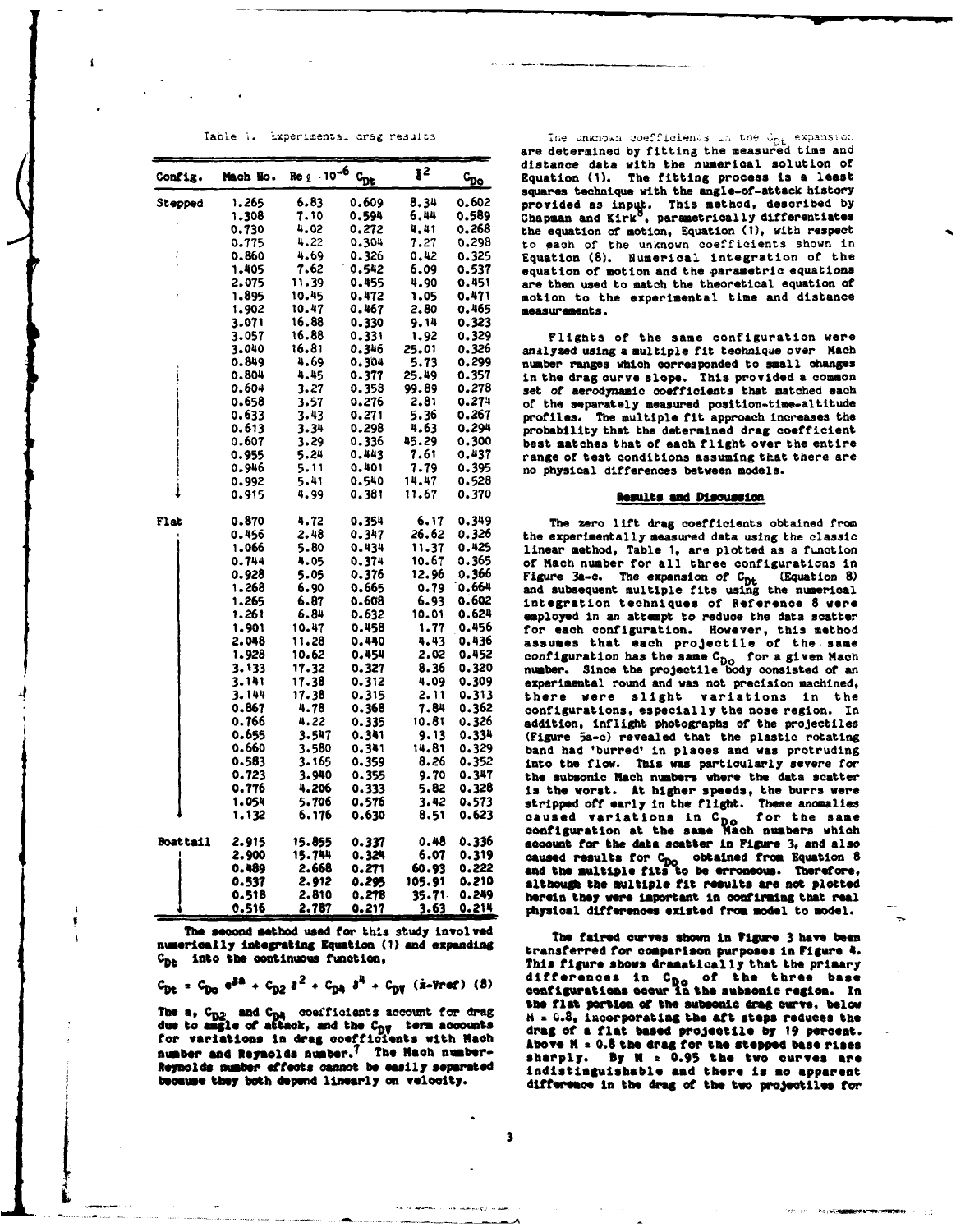j

 $\frac{1}{2}$ 

the remainder of the Mach number range. Ine projectiies nas been made. Results indicate that<br>**boattail configuration, however, reduces the drag** the zero lift drag of the stenned base projectile **even** over the stepped base configuration in both **was 19** percent less than that of the flat base the subsonic and the supersonic region. The **round** for the subsonic Mach number range and addition of the boattail reduces the drag of a **supersonic Mach number** range and flat base configuration **by 26** percent in the supersonic ranges. The stepped base projectile subsonic region and by 5 percent in the supersonic generated zero lift drag greater than that of the region.

Figures 5a-c show flow visualization shadowgraphs which present turbulence characteristics of the different bases. Figure 5a shows the boattail <sup>1</sup>Xentfield, J.A.C., "Short Multi-Step, Afterbody round in free flight at M = 0.53. Although no Fairings," <u>Journal of Aircraft</u>, Vol. 21, No. 5, round in free flight at M = 0.53. Although no shocks are present, the sudden transition to **1984, pp. 351-352.** turbulence is indicative of a flow separation bubble occurring at the round's crisp **groove.** The <sup>2</sup> Kentfield, **J.A.C.,** "Drag Reduction of Controlled turbulent boundary layer appears to follow the Separated Flows," **AILA Paper 85-1800,** August **1985.** curvature counter, mayor appears of the correct care of **comparatively narrow wake. Figure 5b** shows the 3 Vinchenbaoh, G.L., Galanos, **D.G.,** Kleist, **J.S.,** flat base configuration at M **= 0.60. Here,** the and Lucas, B.F., "Description and Capabilities of evidence of separation at the crimp groove is **also** the Aeroballistic Research Facility," AFATL-TR-78 apparent and a turbulent wake is clearly shown. 41, April **1978.** The diameter of the flat base round's wake is greater than that of the boattail. This indicates greater than that of the boattail. This indicates  $\frac{4}{3}$ Murphy, C. H., Schmidt, "The Effect of Length on a lower base pressure on the flat base than on the the Aerodynamic Characteristics of Bodies of boattail round wit lift drag. Figure **5c** shows the turbulent wake of Research Laboratory, Aberdeen Proving Ground, the stepped round at <sup>M</sup>z **0.62.** As before, the Rept. **876, August 1953.** flow is **seen** to begin separating at the crimp groove and continues to separate over the steps, 5 Murphy, **C.H.,** "Free-Flight Motion of Symmetric contributing to a turbulent wake. However, the Missiles," Ballistic Research Laboratory, Aberdeen wake follows the general contours of the steps, Proving Ground, Rept. **1216,** July **1963.** approximating the flow over the boattail and narrowing the wake. As with the boattail, the base pressure is increased and the zero lift drag **base pressure is increased and the boattail, the company, C.H., "Data Reduction for Free-Flight**<br>base pressure is increased and the zero lift drag Spark Ranges," Ballistic Research Lab, Aberdeen<br>decreased.

Figure **6a** shows both the shook and **wake** 7Sabot, **S.M.,** inchenbach, G.L., and Chapman, patterns of the flat base configuration at **H = G.T.,** "Comparison **of** Various Drag Coefficient 0.94. **There** is evidence **of** an expansion **wave** Expansions Using Polynomials and Splines," Journal **originating at** the shoulder. A strong **lambda** of Spacecraft and Rockets, Vol. **23, No.** 3, 19-W, shook **has** formed approximately halfway between the **pp. 259-263.** shoulder **and** the **base.** There appears to **be** <sup>a</sup> the first shook. A well-defined wake is also Extracting Aerodynamic Coefficients from Freevisible. Figure **6b** presents the shook **struoture** Flight Data," **AIIA** Journal, Vol. **8,** April **1970,** and the wake region of the stepped round at **N**<sub>2</sub> **pp. 753-757. 0.96. This** complex flow field includes an expansion at the shoulder, two distinct lambda shocks in the mid-body region, an expansion *fan* emanating from the steps, **and a** trailing **shook** aft **Accession For** of **the** base. The turbulence that forms the wake **seems** to originate at **the** most **forward step. NTIS** GRA&I However, the wake does not tend to conform to the DTIC TAB reduced **diameter** of **each** succeeding **step as appeared to occur in the M = 0.62 photograph bundamounced**  $\Box$ **<br>(Figure 5c). Here it seems to maintain a nearly Justification (Figure 5c). Here it seems to maintain a nearly** constant **diameter Indicating similar -base**

**Finally, it should be noted** that **the** Distribution/ controlled vortex drag reduction phenomena **and all public on** reported **by Kentfield occurred in** Availability **Codes** incompressible flow where a turbulent wake may not **be present.** *It* **is believed** that the presence **or** this turbulence diminishes the effectiveness of **Dist** | Special the **steped afterbedy by preventing the captive vortiees from developing.**

### **Completing Remarks**

A free-flight comparison of the zero lift drag **of stopped bose, flat base, and beattail hase** the zero lift drag of the stepped base projectile approximately the same for the transonic and boattail round at each Mach number tested.

Kentfield, **J.A.C.,** "Short Multi-Step, Afterbody

the Aerodynamic Characteristics of Bodies of Revolution in Supersonic Flight," Ballistic

Proving Ground, Rept. 900, February 1954.

second lambda shook emerging immediately aft **of** <sup>8</sup> Chapman, **G.T.,** and Kirk, D.B., **"A** Method for



Ã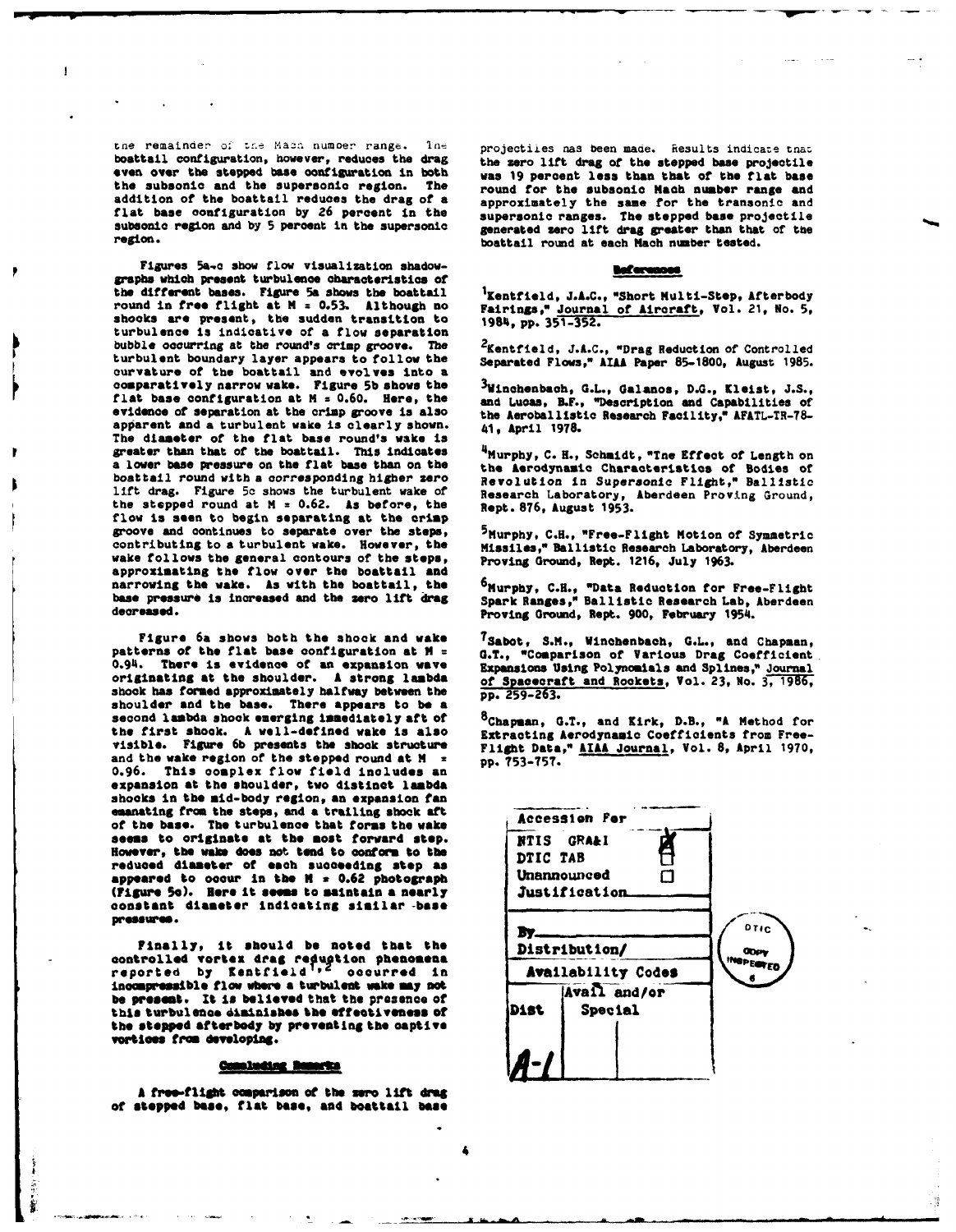



 $\overline{\phantom{a}}$